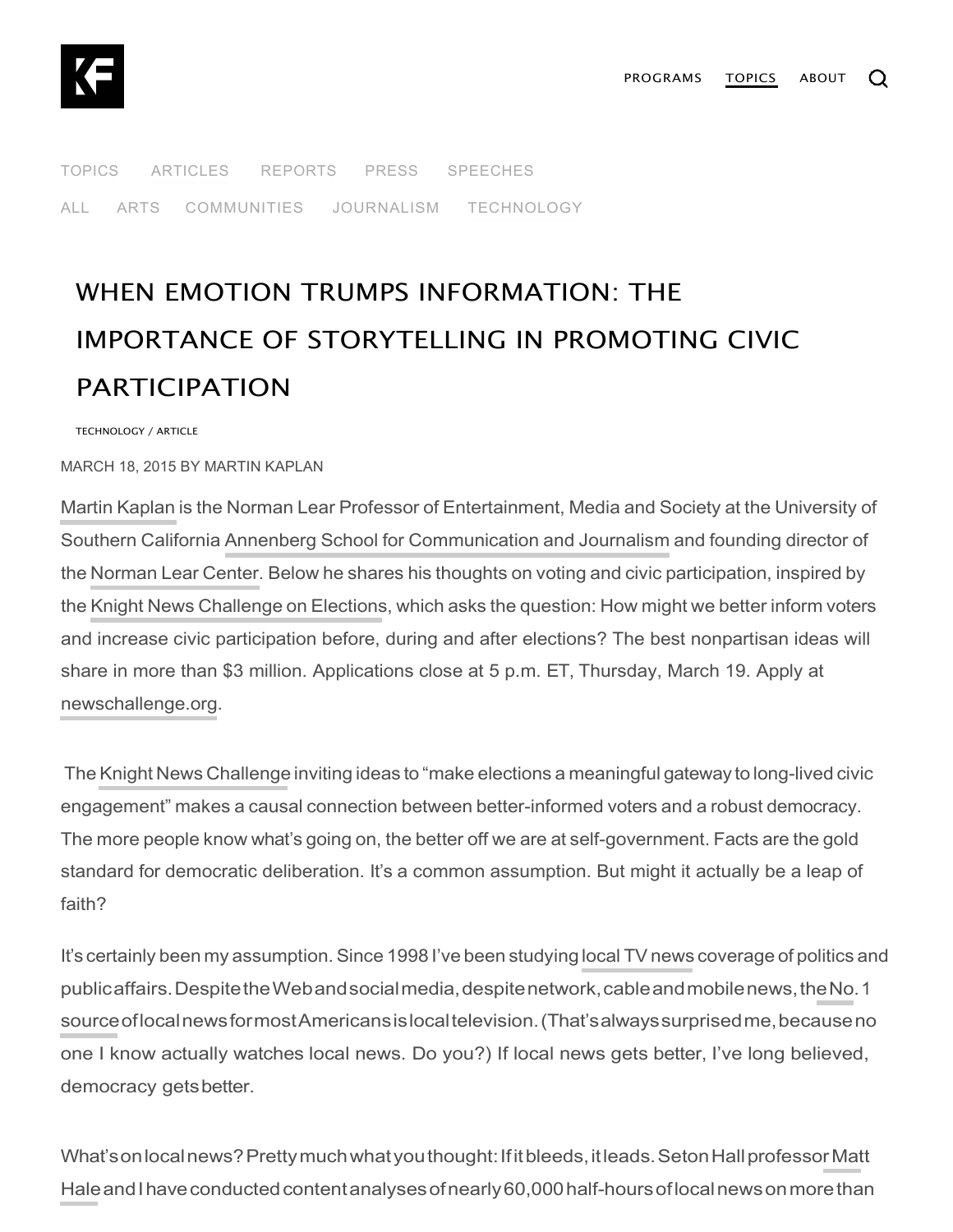[300stationsin139markets.Youmaybedepressed,butwillnotbesurprised,tolearnthatin2009,for](http://annenberg.usc.edu/News%20and%20Events/News/100311LearNews.aspx)  [example,atypicalhalf-hourofL.A.newscontained2minutes50secondsofcrimenews,whilethe](http://annenberg.usc.edu/News%20and%20Events/News/100311LearNews.aspx) averagetimespentonL.A.governmentnews—bothcityandcounty,includingbudgets,layoffs, education, law enforcement, prisons, lawsuits, ordinances, personnel, voting procedures, health care, transportation and immigration — was 22 seconds.

To promote reform, we spread findings like that [widely,](http://www.learcenter.org/html/projects/?cm=news) but shaming doesn't seem to be particularly effective. What does work is throwing a spotlight on best practices – on great journalism done against [long odds in newsrooms of all sizes around the country. We](http://www.cronkiteaward.org/) celebrate it with the Walter Cronkite [Award for Excellence in Television Political Journalism, presented by USC Annenberg's](http://www.cronkiteaward.org/) [Lear Center](http://www.blog.learcenter.org/) since 2000. Many winners say it's boosted their careers. Some station groups actively vie for the prize, because the channels know the home office wants them to shoot for more than 22 seconds of civic excellence.

The causal question remains: Does news engage and impact audiences? Does quality news activate an informed public? At our [Media Impact Project,](http://www.mediaimpactproject.org/) funded by Knight and the [Gates a](http://www.gatesfoundation.org/)nd [Open Society](http://www.opensocietyfoundations.org/) foundations, we're working with The Guardian, Univision, The Seattle Times and other media partners to investigate those questions, looking for correlation if not causation. In the course of these and other case studies, my colleagues Dr. [Johanna Blakley a](https://johannablakley.wordpress.com/)nd journalism professor [Dana Chinn h](http://annenberg.usc.edu/Faculty/Communication%20and%20Journalism/ChinnD.aspx)ave been developing and beta-testing replicable, open source methods and tools to measure changes in media users' knowledge, attitudes and behavior.

But what if providing people with more and better information doesn't make them better citizens?

[That's arguably, and alarmingly, the implication of experiments by Yale Law School professor Dan](http://www.law.yale.edu/faculty/DKahan.htm)  Kahan, and by [Darmouth](http://www.law.yale.edu/faculty/DKahan.htm) political scientist [Brendan](http://www.dartmouth.edu/%7Enyhan/) Nyhan. [Apparently,](http://www.law.yale.edu/faculty/DKahan.htm) when people are misinformed, giving them facts to correct those errors only makes them cling to their beliefs more tenaciously. More and better information about concealed handguns, climate change, weapons of mass destruction, stem cell research or the economy doesn't transform [low-information voters i](http://truth-out.org/opinion/item/11348-george-lakoff-low-information-or-high-morality)nto knowledgeable citizens. It just makes them more committed to their misperceptions. When there's a conflict between your group's values and plain evidence, between who you are and what scientists, educators, journalists and experts say, it's the side of beliefs, affiliations and partisanship that wins. We are impervious to facts that contradict us. The hurdle is our hardwiring, which empowers emotion over reason, tribal identity over facts, once-upon-a-time over data sets.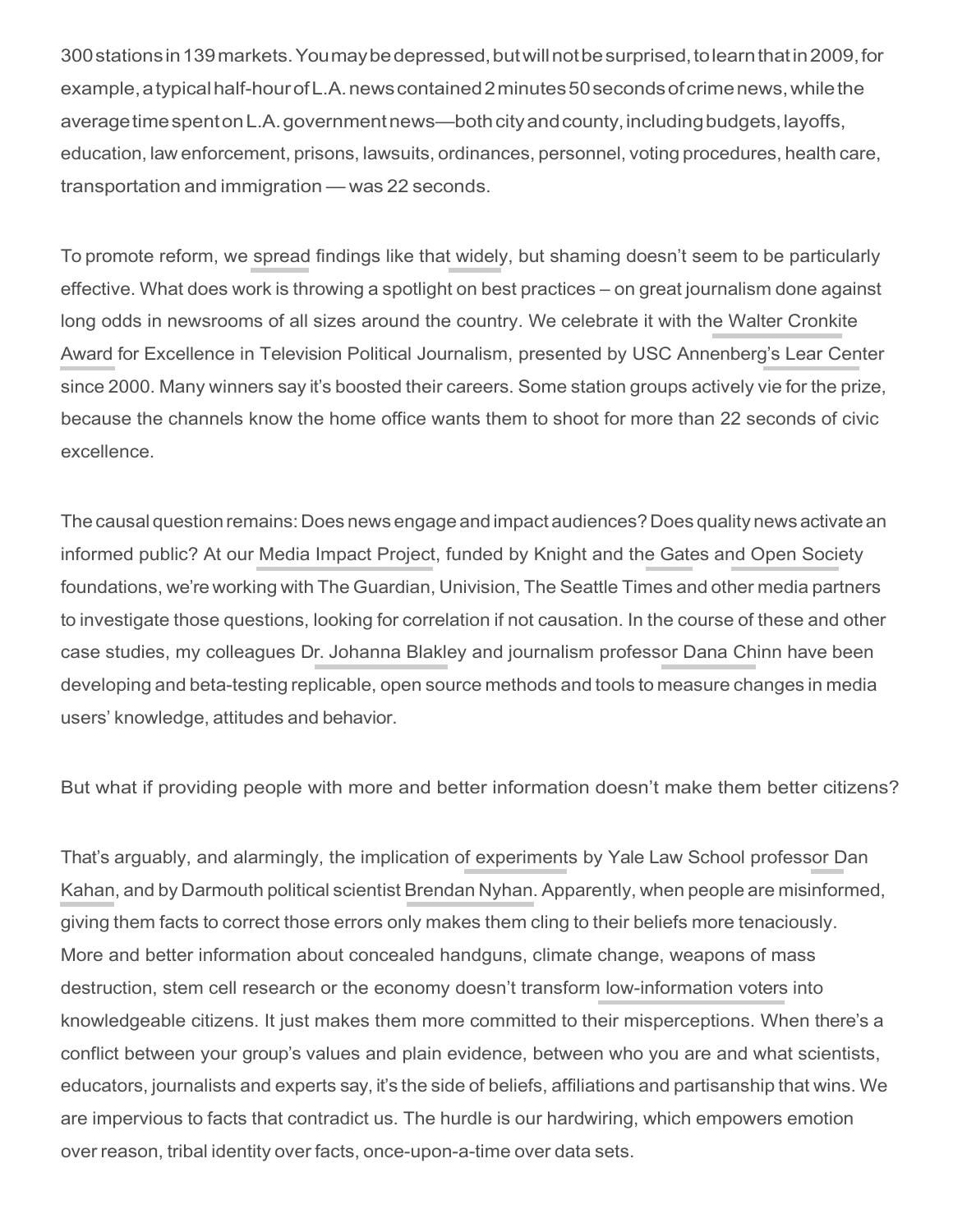That's not a bug in our operating systems; it's a feature. And though I'm not ready to give up on better information activating a Jeffersonian polity, I do know how much stories matter. Ever since our species roamed the savannah, storytelling, spectacle and play have shaped who we are, what we know, how we treat each other.

Entertainment can wield awesome power, for ill, and also for good. On one hand, as The New Yorker's Jane Mayer reported, the dean of West Point felt compelled to travel to Hollywood to plead with the creators of the TV drama "24" to stop telling stories depicting torture working. Our instructors and textbooks are telling students that torture doesn't work, he told the producers, that it's wrong, but it's you they believe. On the other hand, entertainment can serve public ends. Our Hollywood, Health & Society program, supported by the Centers for Disease Control and others, connects screenwriters withexperts. When they'rewriting storylines about publichealth, health careand climate change, Kate Folb's Hollywood, Health & Society team wants to make it as frictionless as possible for storytellers to get it right, because our research finds that their scripts have a measurable impact on what viewers know, believe and do. A related example: Declare Yourself, a civics/entertainment mashup we helped launch, which featured live music, poetry slams, celebrities and a copy of the Dunlap broadside of the Declaration of Independence, registered more than a million new voters during its road show to all 50 states.

The fulcrum of this Knight News Challenge is voting, and voting, says Curtis Gans, "is essentially a religious act." Doing our civic duty at the polls is on some level irrational. "We all realize that our vote, and everybody else's individual vote, does not make a difference. But, historically, we have developed this religion of civic engagement and civic duty as a people wanting to contribute to what may be seen as a Rousseauian general will, with the freedom to give or withdraw our support to a leader or to a set of policies."

If civic engagement is a religion, its god is going through a rough patch. Declining electoral participation is a symptom of the dispiriting but not unreasonable erosion of moral confidence in democratic institutions. The legal corruption of politics by money has created what bids to be the permanent underclass of the politically powerless (as well as a multibillion-dollar windfall of ad revenue for TV stations). That feeling of impotence is the source of legitimate disgust, as are systemic dysfunctions like gerrymandering and anti-democratic subversions like voter disenfranchisement. The public's cynicism about the consent of governed that these engender is well earned – and not a misunderstanding that a cool civic app can dispel.